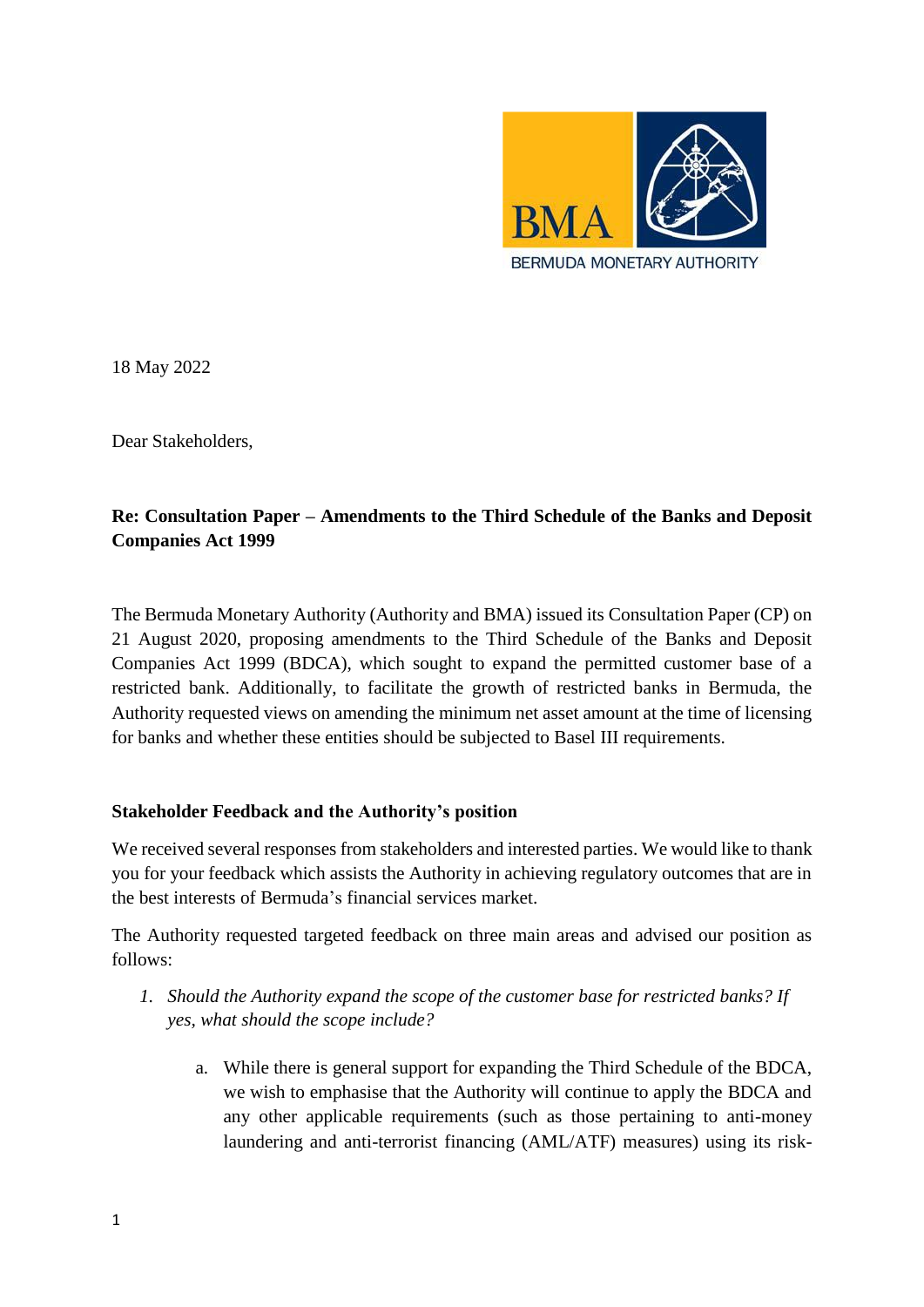based methodology taking into account the bank's risk profile. Restricted banks operating in Bermuda will be subject to Bermuda laws as applicable.

- b. Proposed amendment to the Third Schedule of the BDCA will also allow restricted banks to offer banking services to overseas customers. It is not intended to restrict the type of overseas clients as long as restricted banks comply with Bermuda laws, including AML/ATF and sanctions requirements.
- c. Proposals to expand the Third Schedule included offering services to Bermuda residents and businesses who are unable to access basic banking services from the traditional banks as described under section  $14(5)(a)(i)$  to (iii) of the BDCA. The CP does not seek to investigate why persons are unable to access services and/or the myriad of issues that may have led to any specific bank's de-risking approach. The factors contributing to financial exclusion are vast and are affected by socio-economic conditions specific to a country; therefore, any examination into financial exclusion in Bermuda requires an extensive review and response at the national level.

By allowing restricted banks to provide services to affected persons, it provides the opportunity for residents and businesses to continue to avail themselves of financial services, business and employment opportunities, and facilitate daily activities. The Authority determined that Bermuda residents and businesses should have the ability to access all services under Section  $14(5)(a)$  of the BDCA giving persons the opportunity to improve their socio-economic positions. Therefore, the Third Schedule will be amended to allow restricted banks to provide services to persons who are unable to access any of the services described under Section 14(5)(a) of the BDCA.

The Authority will prepare guidance on what restricted banks may consider in determining that a Bermuda resident or business is unable to access services so that it is clear that restricted banks can offer services only to persons who can demonstrate that they are unable to access banking services from the traditional banking sector.

*2. Should the minimum net asset amount at the time of licensing remain at \$10 million for restricted banks? If not, please propose an amount with a corresponding rationale for the proposed figure.*

There was a mixed reaction to amending the minimum net asset requirement for restricted banks at licensing. The Authority considered feedback and will amend Section 7 of the Second Schedule of the BDCA to allow a restricted bank to have minimum net assets of not less than \$5 million at the time when the licence is granted. As the restricted bank continues operations, the Authority will review the bank's risk